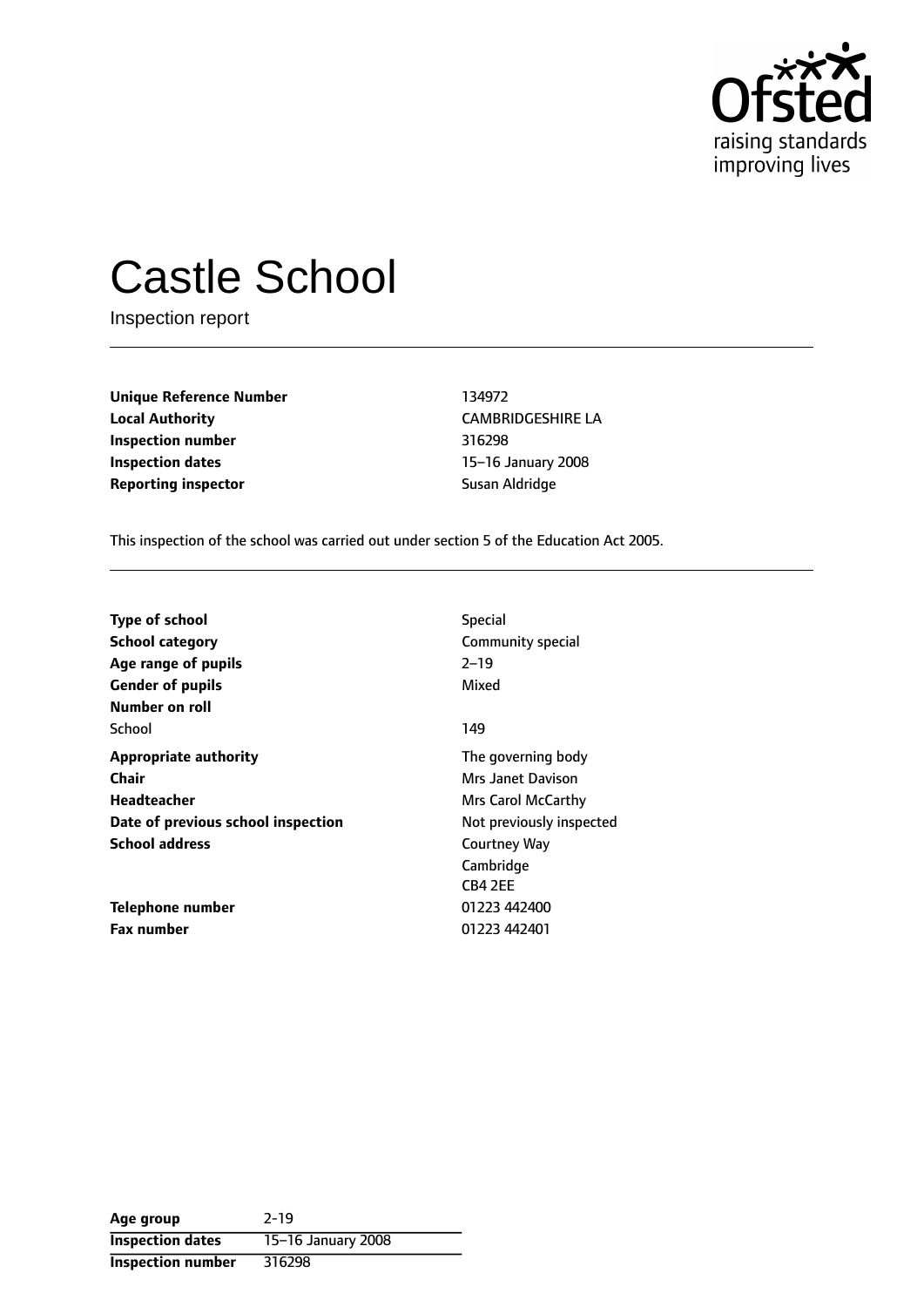.

© Crown copyright 2008

#### Website: www.ofsted.gov.uk

This document may be reproduced in whole or in part for non-commercial educational purposes, provided that the information quoted is reproduced without adaptation and the source and date of publication are stated.

Further copies of this report are obtainable from the school. Under the Education Act 2005, the school must provide a copy of this report free of charge to certain categories of people. A charge not exceeding the full cost of reproduction may be made for any other copies supplied.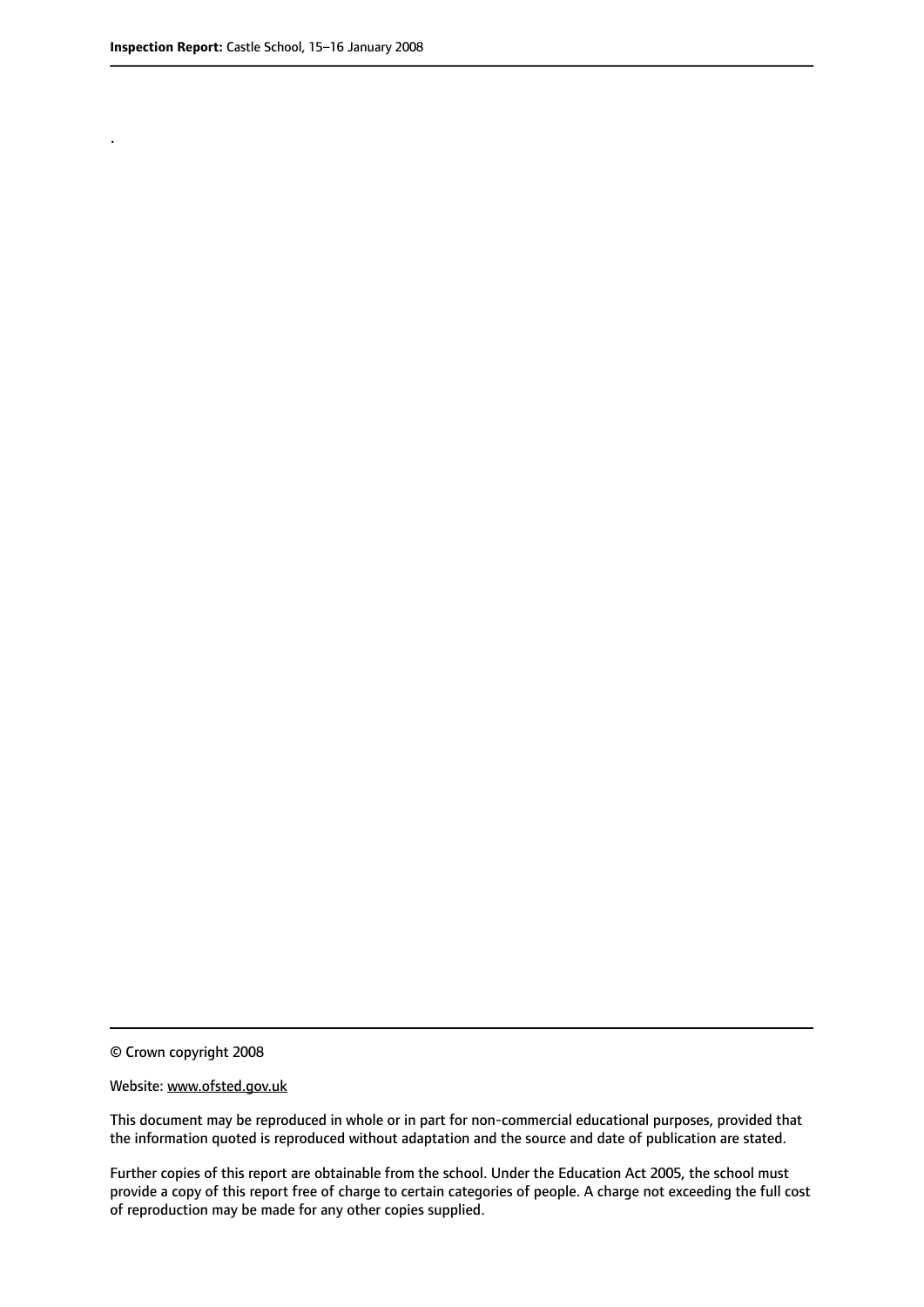# **Introduction**

The inspection was carried out by two Additional Inspectors.

## **Description of the school**

The school opened in September 2006, following the closure of four special schools, and is one of two area special schools for pupils of all ages in Cambridge. It has been built on the site of one of the predecessor schools, with a new building added to the existing school. The local authority offered parents a choice between the two area special schools, and the Castle opened with almost the full complement of pupils. Arrangements for the redeployment of staff from the four predecessor special schools resulted in a high proportion of experienced staff joining Castle. As a result, staffing costs are higher than is usually found in similar schools. The school provides accommodation for staff employed by the Primary Care Trust, including therapists. There is also a hydrotherapy pool that it used by the school and the community. The school building is therefore open for 50 weeks each year.

All pupils have statements of special educational need. The largest group of pupils has moderate learning difficulties, followed by pupils with autism, then those with severe learning difficulties. Smaller proportions of pupils have profound and multiple learning difficulties, behavioural, emotional and social difficulties, physical difficulties, speech, language and communication needs, visual impairment or multi-sensory impairments. Just under a quarter of pupils are eligible for free school meals. When they enter the school, pupils' knowledge and skills are well below those expected at their age. Most pupils are from White British backgrounds. This is the school's first inspection.

#### **Key for inspection grades**

| Grade 1 | Outstanding  |
|---------|--------------|
| Grade 2 | Good         |
| Grade 3 | Satisfactory |
| Grade 4 | Inadequate   |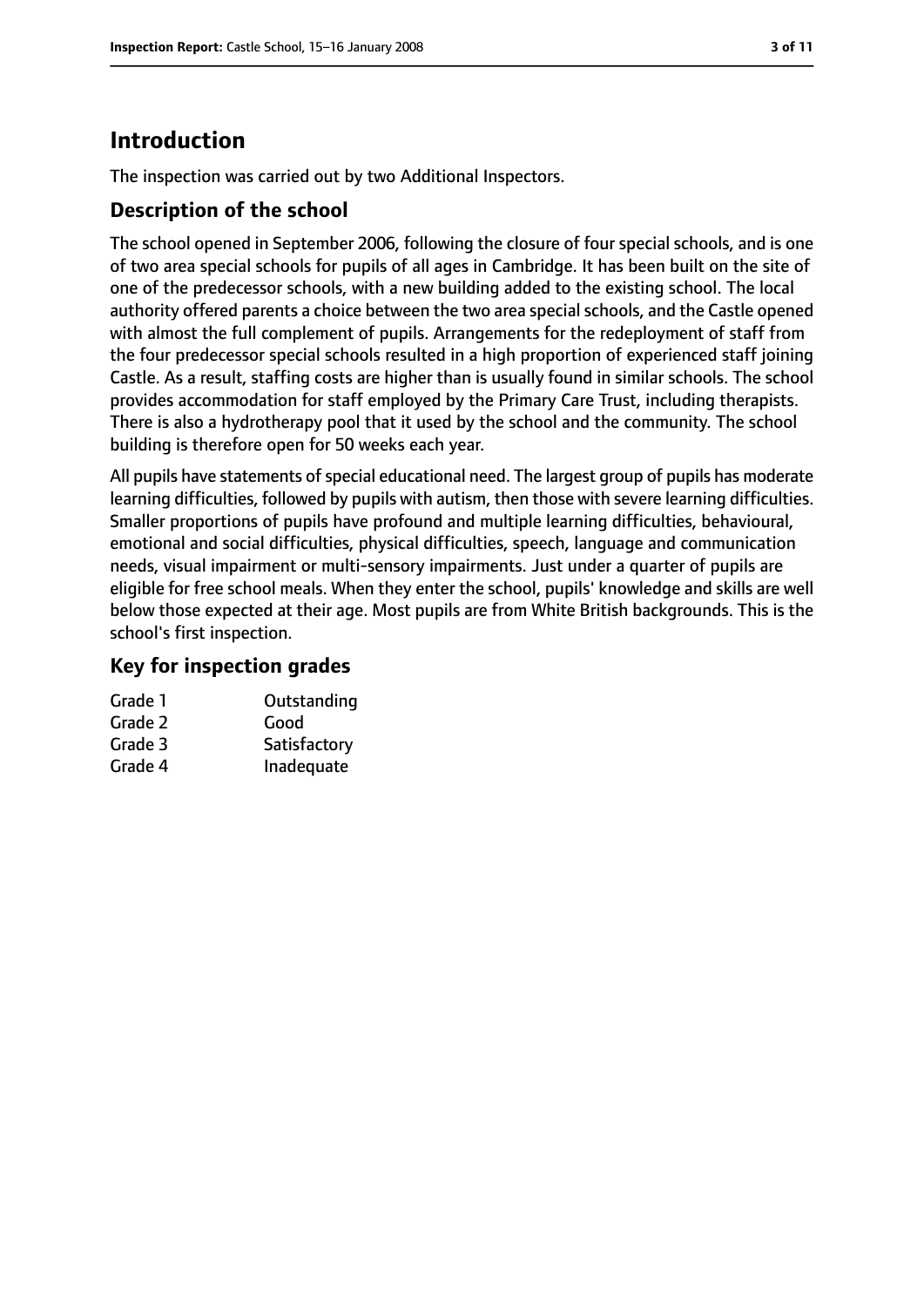# **Overall effectiveness of the school**

#### **Grade: 3**

Inspectors agree that the school's overall effectiveness is satisfactory and that it has some good features. Provision for children in the Foundation Stage is good and so is that for students in post-16. Leadership and management, including governance, are satisfactory. The headteacher provides strong leadership and sets the tone for a school where pupils are listened to and all are equally valued. Staff share and are committed to the headteacher's clear vision for an inclusive school. Although there was an unsettled period when the school first opened, morale is now good and staff show that they are keen to take the school forward. Staff work well with the multi-disciplinary health team on site and with parents, mainstream schools and external agencies to ensure that pupils are well supported. Care, guidance and support are good. This is reflected in pupils' personal development which is also good. The great majority of pupils enjoy coming to school. They are developing a good awareness of how to lead healthy lifestyles and keep themselves safe. They contribute strongly to school life and the wider community. Taking account of how well pupils develop personal skills and basic skills, their preparation for the future is satisfactory.

Most parents are very pleased with the school, but a significant minority have concerns, in particular about behaviour and how well their children's needs are met. There were difficulties last year, when a small group of older disaffected pupils found it hard to settle in, but this has been resolved and behaviour is now satisfactory overall, and often good in lessons. As a result of training, staff are better able to manage pupils with challenging behaviour and incidents of disruption have been significantly reduced. Standards in the school are well below average as a result of the nature and extent of pupils' learning difficulties. However, pupils make acceptable progress, because teaching is satisfactory. Although many staff have long experience of working in special education, they are not equally skilled in teaching pupils across the full range of needs. The school recognised this from the outset and planned a full programme of training. It has been unable to fully implement the training programme because of a large deficit in the school's budget. An increasing proportion of teaching is good, because staff are sharing expertise and finding ways of improving their skills using cost effective or cost neutral strategies. Pupils' varied needs are met satisfactorily through the curriculum. Most pupils are served well by the range of experiences provided. However, for a small group of pupils with complex needs, there is limited use of signs, symbols and objects to help them understand and attach meaning to places and events.

The school is working successfully with the local authority (LA) to reduce the deficit budget that has accrued due to the school's unusual circumstances rather than mismanagement of funds. The school has demonstrated that it can improve rapidly when it has the necessary resources. For example, by responding to audits commissioned by the LA since it opened. The commitment of staff, leadership of the headteacher and progress made since the school opened indicate that it has a satisfactory capacity to improve.

#### **Effectiveness of the Foundation Stage**

#### **Grade: 2**

Although the Reception class only opened in September 2007, it is well established and provision is good. Parents are particularly pleased with how quickly their children have settled in and with the progress they are making. The teaching is good and children make good progress. The diverse needs of the pupils are well planned and provided for and children are well supported.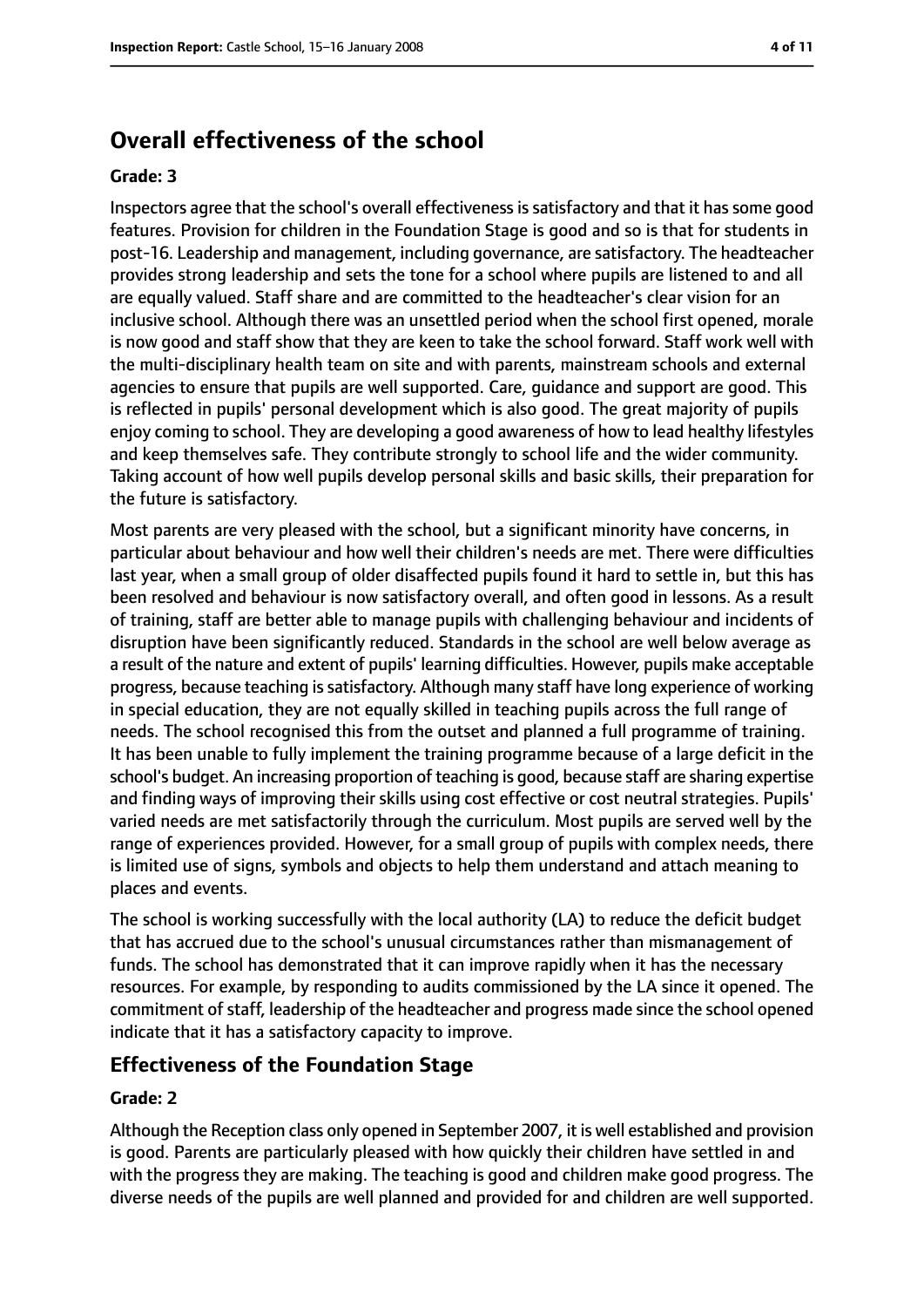Assessment is thorough and children are set suitable targets, some of which are being achieved well within the timescale set. There is a suitable emphasis on developing communication, numeracy and social skills. Several children are learning well to use the Picture Exchange Communication System (PECS) to communicate. The curriculum is satisfactory. The school acknowledges that the outdoor area could be used more effectively to provide more choice and a wider range of activities across all areas of learning, and training is planned for this. The provision is well led and managed.

### **What the school should do to improve further**

- Develop the skills of staff so that all are equally competent and confident in teaching pupils across the full range of needs.
- Ensure that signs, symbols and objects are used widely to encourage pupils' understanding, particularly of the school environment.
- In conjunction with the local authority, agree and implement realistic strategies to eradicate the deficit budget.

A small proportion of the schools whose overall effectiveness is judged satisfactory but which have areas of underperformance will receive a monitoring visit by an Ofsted inspector before their next section 5 inspection.

# **Achievement and standards**

#### **Grade: 3**

Achievement is satisfactory in Years 1 to 11. Because the school has been operating for only a short time, it does not yet have sufficient assessment information to analyse progress made by different groups. However, it has systems in place to do this when more data becomes available. Nevertheless, the school does analyse the proportion of individual targets that pupils reach and outcomes show that the great majority of pupils reach their targets in the timescale set. Where the proportion of targets reached is lower, there are convincing reasons to explain the shortfall. A small number of pupils with autism make limited progress in developing their communication skills because staff have not yet been trained in using specialist approaches. Last summer, five Year 11 pupils were successful in achieving GCSE passes in mathematics and art. Others were successful in achieving Entry Level passes in English, mathematics, science, religious education, design and technology, information and communication technology, motor vehicle studies and physical education. A few achieved this in a single year, which represents good achievement. Students over 16 make good progress; they are taught well and the curriculum is matched well to their needs. In the summer of 2007, all were successful in achieving 'Moving On' accreditation.

# **Personal development and well-being**

#### **Grade: 2**

Pupils' personal development, including their spiritual, moral, social and cultural development, is good. Many show positive attitudes to learning and cooperate well with adults that support them. Most pupils are enthusiastic about school and attendance is good. They are increasingly tolerant of differences. Pupils adopt healthy lifestyles and take part in many physical activities. They are sensible and adopt safety rules. Most feel safe in school, although a few are disturbed by outbursts from pupils with challenging behaviour. Overall the behaviour of pupils is satisfactory; pupils and parents say that behaviour has improved this academic year. The school council shows promise in further influencing improvements in the school, For example, in the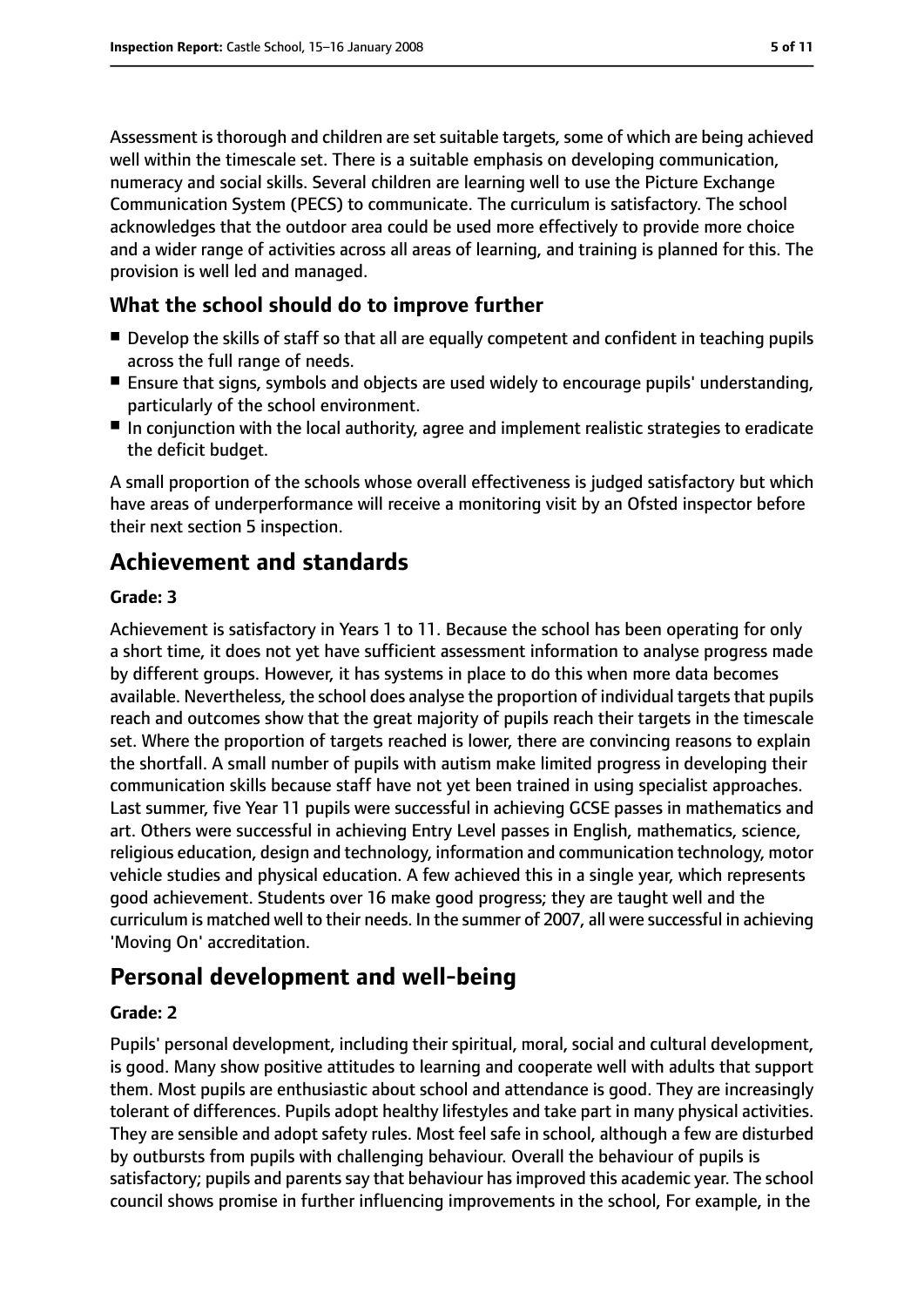development of playtime rules, healthy lifestyles and pupil contributions to the community. Of particular note are the funds raised for charitable causes. Most older pupils display good levels of maturity and self-esteem. Several help younger pupils. They develop a sound awareness of the workplace, and improve satisfactorily the basic skills they will need as adults. All that left in the summer went on to further education.

# **Quality of provision**

### **Teaching and learning**

#### **Grade: 3**

Teaching is at least satisfactory and there is some good teaching in all parts of the school. Teachers and their assistants work effectively as teams to help pupils learn, and they have good relationships with pupils of all ages. Thorough assessment contributes well to adults' knowledge of pupils and their needs, and this is used to plan suitable targets for pupils. Much has been done to develop the skills of staff so that pupils of the same age but who have a wide range of needs can be taught together. However, difficulties caused by the deficit budget limit the school in its ability to pursue the training identified. In particular, PECS training has had to be postponed. As a result, not all staff are equally skilled in meeting pupils' individual learning needs. Across the school, a suitable range of approaches is used, such as multi-sensory methods, use of visual timetables, workstations for pupils who need areas with little distraction, PECS, signing, and the use of symbols and objects to help pupils understand. However, the potential of these methods is not always exploited to the full.

### **Curriculum and other activities**

#### **Grade: 3**

Most pupils are catered for well, but provision for developing the communication skills of those with complex needs is not evenly developed across the school and the environment is not rich in objects and symbols to help these pupils understand. Additional programmes, such as physiotherapy, support pupils' development effectively. The curriculum promotes pupils' personal development well, because there is a good programme of personal, social and health education and a wide range of extra-curricular clubs and activities, including residential journeys and visits. There are at least two hours of physical education each week and the excellent outdoor area, developed since the school opened, provides a wealth of choices of physical activity as well as opportunities for learning in mathematics and about road safety. Good quality specialist rooms for secondary pupils and links with a secondary school enable pupils to follow an increasing range of examination courses. Links with two colleges add vocational and social opportunities for pupils and students, and good opportunities for workplace learning.

#### **Care, guidance and support**

#### **Grade: 2**

Pupils are confident in raising any concerns they have because staff know their pupils well and work hard to build trusting relationships with them. Good child protection and risk assessment procedures ensure pupils are safe. A strong working relationship with the multi-disciplinary team on site ensures a collaborative approach to meeting pupils' additional needs and external agencies are called upon where necessary. Health and safety matters are taken seriously and the school has addressed all the outstanding matters within their control from a recent audit. Parents and all pupils are involved in annual reviews and there is good practice in post-16 where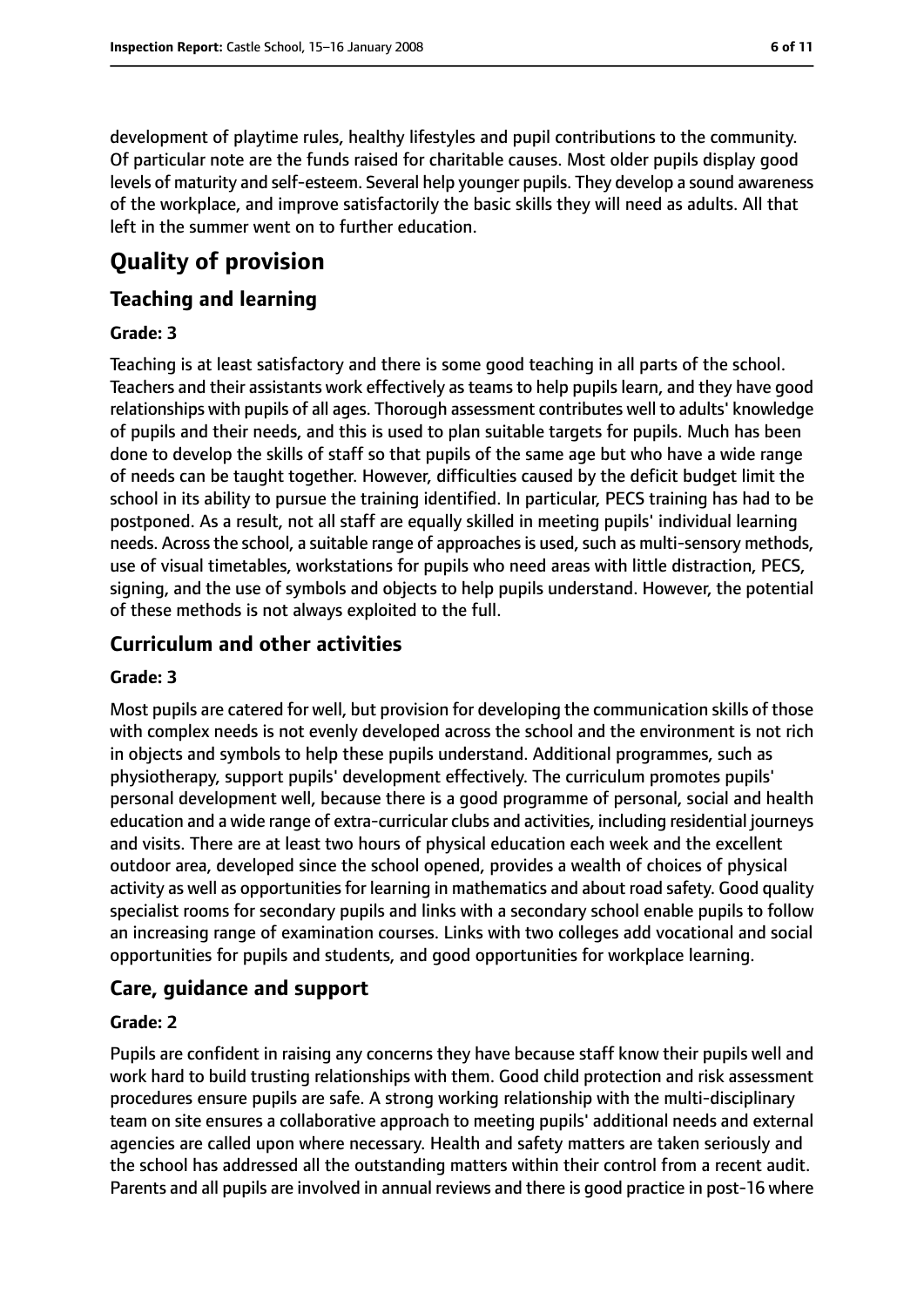students are involved in setting their own targets. Targets in individual education plans are not always changed when pupils achieve existing targets before the timescale set, even though staff move pupils onto more challenging tasks. This means that the rate at which pupils make progress cannot always be easily tracked. Well-earned praise and acknowledgements such as stickers are readily given by staff so pupils know when they are doing well.

# **Leadership and management**

#### **Grade: 3**

The school has a strong, skilled leadership team who share leadership and management responsibilities effectively. Middle managers, such as subject leaders, have been well trained so that they are clear about how to carry out their duties. Therefore, the school's ability to monitor provision is developing well; subject leaders observe lessons and assist staff in developing their teaching and support skills. They are poised to evaluate pupils' progress in their subjects when there is sufficient data available. Staff are given ample time for preparation, planning and assessment and there are good facilities for them to prepare materials. Governors are most supportive. Much of their time and energy has been spent dealing with budgetary matters, but they have the structures and systems in place for developing their roles further and individuals are linked to areas of the school's work. School self-evaluation is satisfactory. It involves pupils, parents and staff and identifies areas that need to be strengthened. Analysis of pupils' performance is being developed. The development plan contains the right priorities but its implementation is limited by a shortage of funding. Staff and governors are working hard to ensure that policies are developed to guide all areas of the school's work, and ensure statutory requirements are met, such as publication of a school profile and provision for sex education.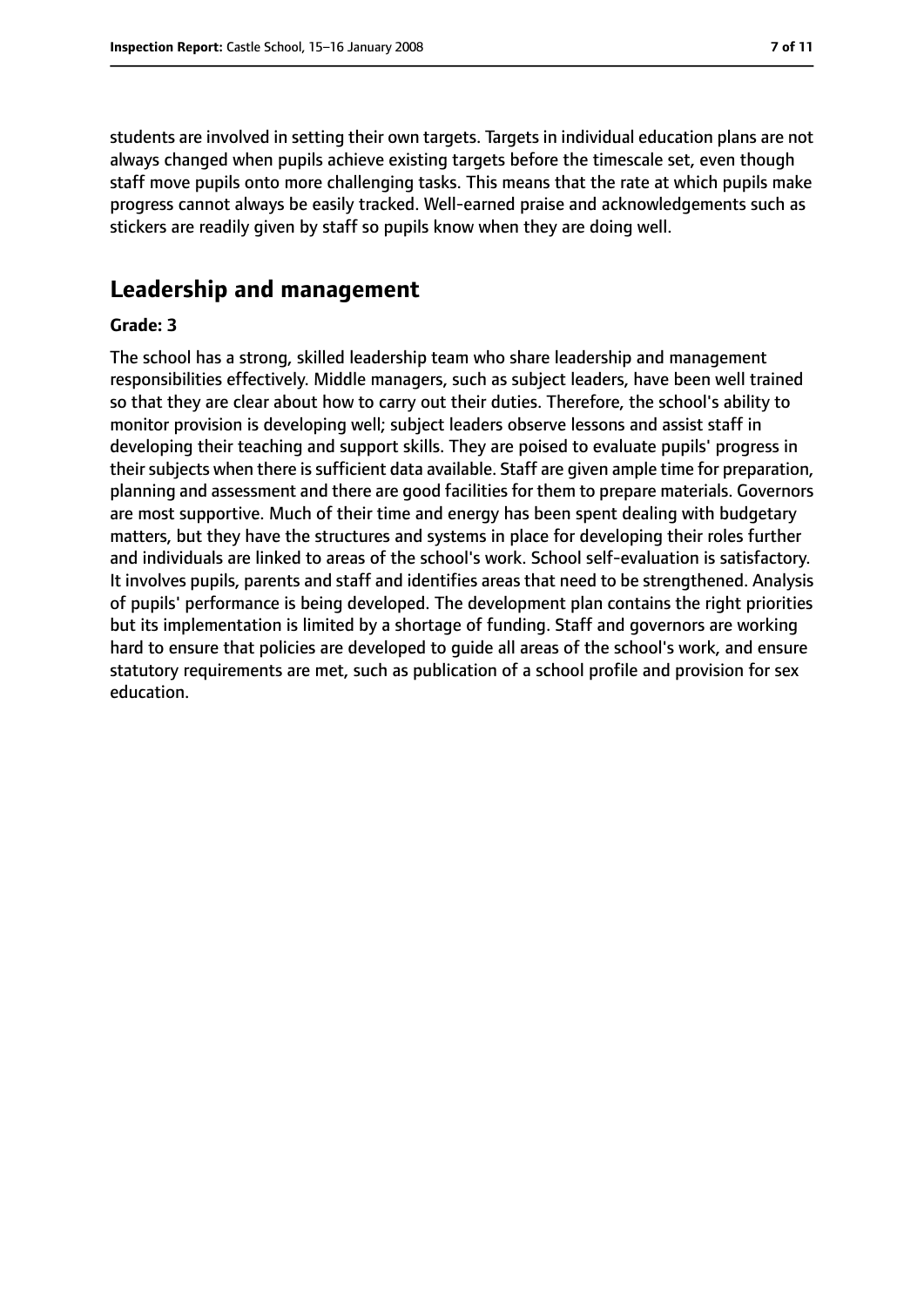**Any complaints about the inspection or the report should be made following the procedures set out in the guidance 'Complaints about school inspection', which is available from Ofsted's website: www.ofsted.gov.uk.**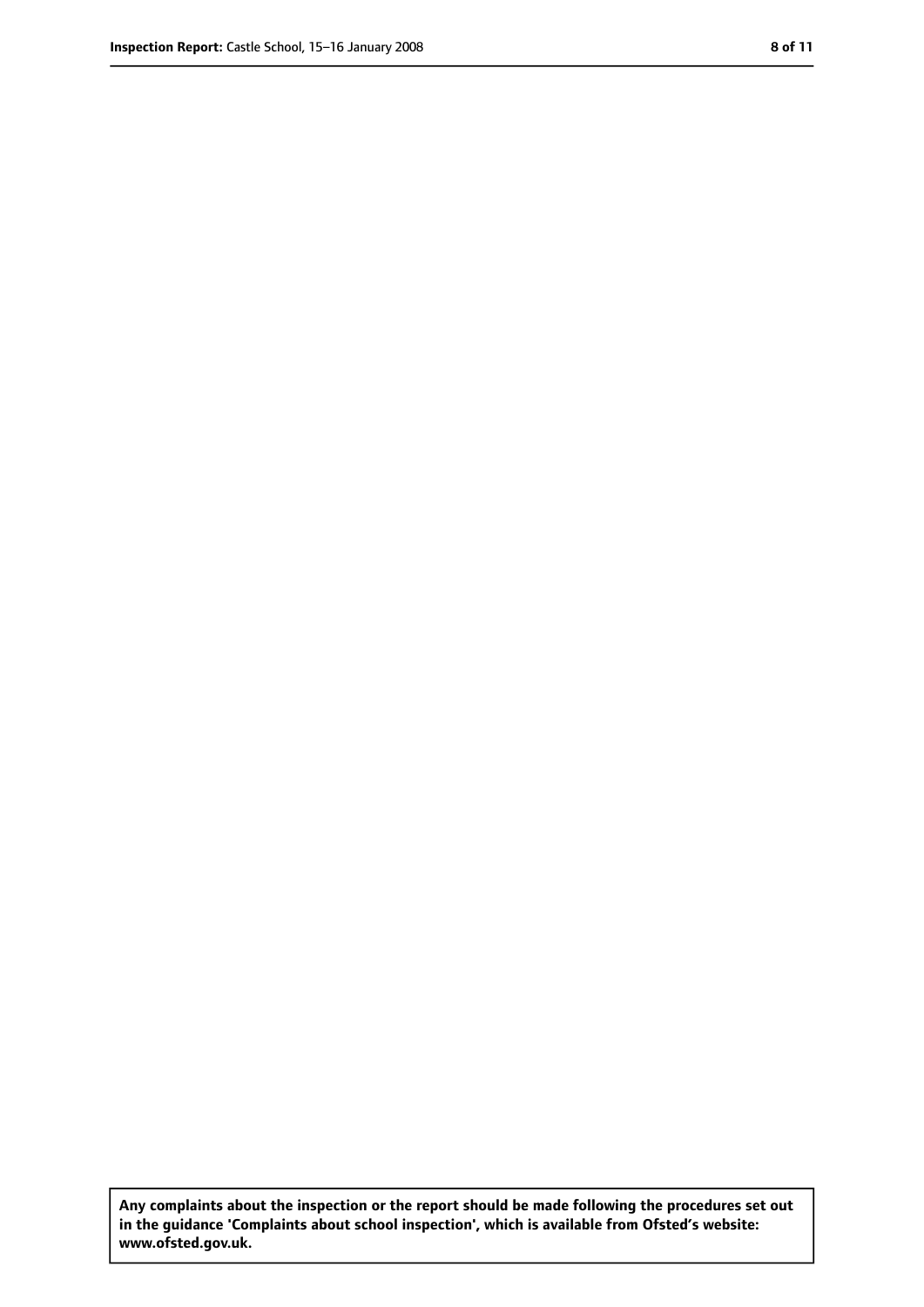#### **Annex A**

# **Inspection judgements**

| $\degree$ Key to judgements: grade 1 is outstanding, grade 2 good, grade 3 satisfactory, and | <b>School</b>  |
|----------------------------------------------------------------------------------------------|----------------|
| arade 4 inadeguate                                                                           | <b>Overall</b> |

## **Overall effectiveness**

| How effective, efficient and inclusive is the provision of education, integrated<br>care and any extended services in meeting the needs of learners? |           |
|------------------------------------------------------------------------------------------------------------------------------------------------------|-----------|
| Effective steps have been taken to promote improvement since the last<br>inspection                                                                  | <b>NA</b> |
| How well does the school work in partnership with others to promote learners'<br>well-being?                                                         |           |
| The effectiveness of the Foundation Stage                                                                                                            |           |
| The capacity to make any necessary improvements                                                                                                      |           |

## **Achievement and standards**

| How well do learners achieve?                                                                               |  |
|-------------------------------------------------------------------------------------------------------------|--|
| The standards <sup>1</sup> reached by learners                                                              |  |
| How well learners make progress, taking account of any significant variations between<br>groups of learners |  |
| How well learners with learning difficulties and disabilities make progress                                 |  |

## **Personal development and well-being**

| How good is the overall personal development and well-being of the<br>learners?                                  |  |
|------------------------------------------------------------------------------------------------------------------|--|
| The extent of learners' spiritual, moral, social and cultural development                                        |  |
| The extent to which learners adopt healthy lifestyles                                                            |  |
| The extent to which learners adopt safe practices                                                                |  |
| How well learners enjoy their education                                                                          |  |
| The attendance of learners                                                                                       |  |
| The behaviour of learners                                                                                        |  |
| The extent to which learners make a positive contribution to the community                                       |  |
| How well learners develop workplace and other skills that will contribute to<br>their future economic well-being |  |

## **The quality of provision**

| How effective are teaching and learning in meeting the full range of the<br>learners' needs?          |  |
|-------------------------------------------------------------------------------------------------------|--|
| How well do the curriculum and other activities meet the range of needs<br>and interests of learners? |  |
| How well are learners cared for, guided and supported?                                                |  |

 $^1$  Grade 1 - Exceptionally and consistently high; Grade 2 - Generally above average with none significantly below average; Grade 3 - Broadly average to below average; Grade 4 - Exceptionally low.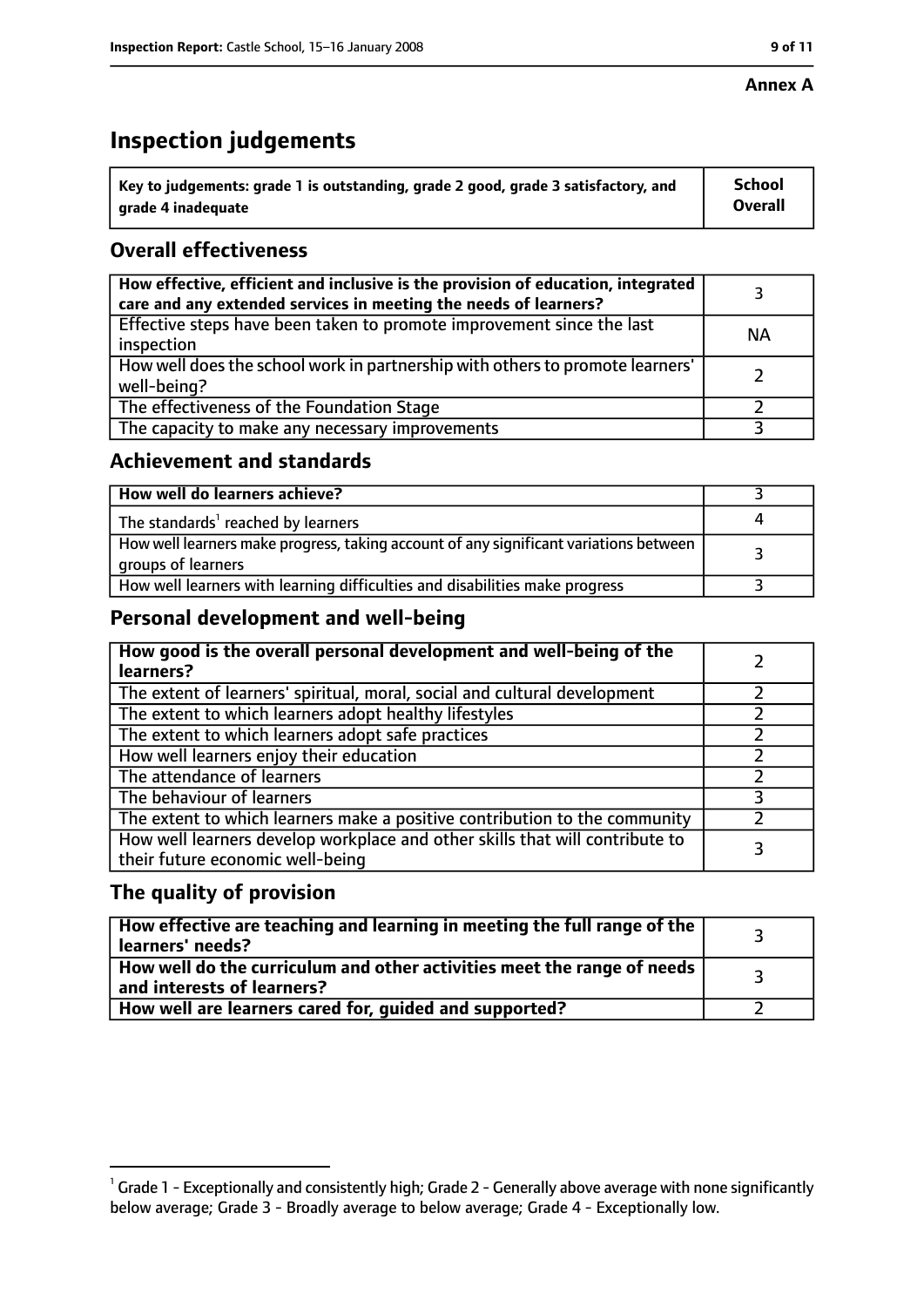# **Annex A**

# **Leadership and management**

| How effective are leadership and management in raising achievement<br>and supporting all learners?                                              | 3   |
|-------------------------------------------------------------------------------------------------------------------------------------------------|-----|
| How effectively leaders and managers at all levels set clear direction leading<br>to improvement and promote high quality of care and education |     |
| How effectively leaders and managers use challenging targets to raise standards                                                                 | 3   |
| The effectiveness of the school's self-evaluation                                                                                               |     |
| How well equality of opportunity is promoted and discrimination tackled so<br>that all learners achieve as well as they can                     | 3   |
| How effectively and efficiently resources, including staff, are deployed to<br>achieve value for money                                          | 3   |
| The extent to which governors and other supervisory boards discharge their<br>responsibilities                                                  | 3   |
| Do procedures for safequarding learners meet current government<br>requirements?                                                                | Yes |
| Does this school require special measures?                                                                                                      | No  |
| Does this school require a notice to improve?                                                                                                   | No  |